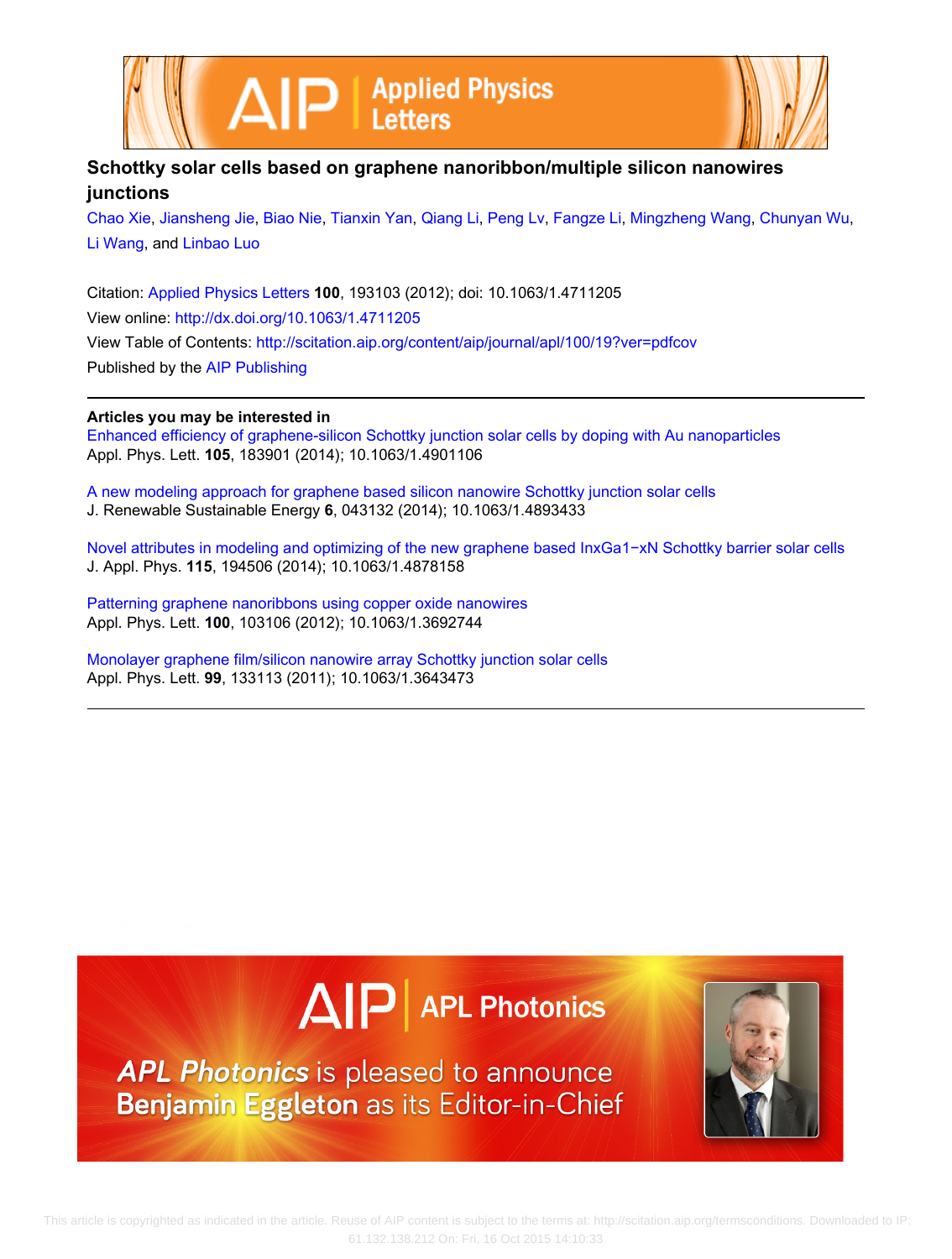## [Schottky solar cells based on graphene nanoribbon/multiple silicon](http://dx.doi.org/10.1063/1.4711205) [nanowires junctions](http://dx.doi.org/10.1063/1.4711205)

Chao Xie,  $1,2$  Jiansheng Jie,  $3, a$ ) Biao Nie,  $1$  Tianxin Yan,  $1$  Qiang Li,  $1$  Peng Lv,  $1$  Fangze Li,  $1$ Mingzheng Wang,<sup>1</sup> Chunyan Wu,<sup>1</sup> Li Wang,<sup>1</sup> and Linbao Luo<sup>1,b)</sup>

<sup>1</sup>School of Electronic Science and Applied Physics, Hefei University of Technology, Hefei Anhui 230009, People's Republic of China

 $^2$ Sc $\dot{h}$ ool of  $\dot{M}$ aterials Science and Engineering, Hefei University of Technology, Hefei Anhui 230009, People's Republic of China

 $^3$ Institute of Functional Nano and Soft Materials (FUNSOM) and Jiangsu Key Laboratory for Carbon-Based Functional Materials and Devices, Soochow University, Suzhou Jiangsu 215123, People's Republic of China

(Received 6 February 2012; accepted 17 April 2012; published online 7 May 2012)

We report the construction of Schottky solar cells based on graphene nanoribbon/multiple silicon nanowires (SiNWs) junctions. Only a few  $(\sim 10)$  SiNWs were involved to miniaturize the solar cell for nanoscale power source applications. It was found that doping level of the SiNWs played an important role in determining the device performance. By increasing the doping level, solar cell with open circuit voltage of 0.59 V and energy conversion efficiency of 1.47% were achieved under AM 1.5G illumination. The large effective junction area of the radial Schottky junction was responsible for the high device performance. © 2012 American Institute of Physics. [\[http://dx.doi.org/10.1063/1.4711205](http://dx.doi.org/10.1063/1.4711205)]

Solar energy harvesting is one of the most promising processes for clean and renewable power. The past several decades had witnessed the dominant role of commercial single- and poly-crystalline silicon solar cells played in the global photovoltaic market. More recently, one-dimensional (1D) Si nanostructures, such as Si nanowires (SiNWs) and nanoribbons (SiNRs), have attracted increasing research interest by the virtue of their unique optical and optoelectronic properties.<sup>[1,2](#page-3-0)</sup> For instance, Kelzenberg *et al.* reported single SiNW rectifying junction solar cell with energy conversion efficiency of  $\sim 0.46\%$ .<sup>[3](#page-3-0)</sup> By using a Pt-SiNW-Al structure, Kim et al. demonstrated multiple SiNWs (multi-SiNWs)-em-bedded Schottky solar cells with a large photocurrent.<sup>[4](#page-3-0)</sup> In addition, solar cell devices composed of radial p-n junction, axial and coaxial p-i-n SiNWs with efficiency of  $\sim 0.63\%$ , 0.5%, and 3.4%, respectively, have been fabricated as well. $5-7$  Despite these progresses, the relatively low efficiencies as well as the complicated fabrication process largely hinder their applications in solar energy conversion.

In order to increase the conversion efficiency, graphene with many exceptional properties such as high transparency, large thermal conductivity, and excellent electronic and mechanical properties has been adopted to optimize the solar cell devices.  $8-10$  Ye *et al.* reported CdSe nanoribbon (NR)/graphene Schottky solar cells with efficiency of  $1.25\%$ .<sup>11</sup> The efficiency can be further enhanced to 1.65% by using Au/graphene Schottky electrodes. $12$  What is more, by combining with the Si wafer or SiNW array, graphene film/Si Schottky solar cells were fabricated, which showed efficiencies in the range of 1.65%- $4.35\%$ .<sup>[13](#page-3-0)[–16](#page-4-0)</sup> Considering the importance of nanoscale power sources for future nano-optoelectronics, further investigations on the single or multiple SiNWs based graphene/Si Schottky solar

cells are much desired. Study on this topic will be conducive to clarify the work mechanism of the graphene/Si solar cells that is vital important to device optimization. Herein, we report the fabrication of solar cells composed of graphene nanoribbon (GrNR) multi-SiNWs Schottky diodes. It was found the device performance strongly depended on the doping level of the n-type SiNWs, and efficiency up to 1.47% was achieved under AM 1.5G illumination. Moreover, the GrNR/multi-SiNWs Schottky diodes could serve as high-performance photoswitches.

Phosphorus (P)-doped n-type SiNWs were synthesized by chemical vapor deposition (CVD) using a vapor-liquid-solid (VLS) growth method.<sup>[17](#page-4-0)</sup> A mixed gas of  $SiH<sub>4</sub>$  (10% in  $H_2$ , 50 sccm) and  $H_2$  (40 sccm), together with the PH<sub>3</sub> (1%) in  $H_2$ ) dopant, were used as the reaction gas. During growth, cleaned Si substrates covered with 10 nm Au catalyst were heated up to  $580^{\circ}$ C and then maintained at the temperature for 40 min. In this work, three samples with varied doping level were synthesized by changing the  $PH_3$  gas flow ratio to 5, 12, 15 sccm, respectively. Monolayer graphene films were prepared at 1000 °C by using a mixed gas of CH<sub>4</sub> (40 sccm) and H<sub>2</sub> (20 sccm) via a CVD method in which  $25 \mu m$  thick Cu foils were employed as the catalytic substrates.<sup>[18](#page-4-0)</sup> The graphene films were spin-coated with 5 wt. % polymethylmethacrylate (PMMA) in chlorobenzene after growth, and then the underlying Cu foils were removed in Marble's reagent solution (CuSO<sub>4</sub>:HCl:H<sub>2</sub>O = 10 g:50 ml:50 ml).

Figure  $1(a)$  shows typical scanning electron microscopy (SEM, SIRION 200 FEG) images of the SiNWs. It is seen that the SiNWs are smooth and clean with 50–300 nm in diameter and tens of micrometers in length. As for the synthesized graphene film, two major scattering peaks appear in the Raman spectrum (JY, LabRAM HR800) [Figure [1\(b\)\]](#page-2-0), i.e., 2D-band peak at  $\sim$ 2690 cm<sup>-1</sup> and G-band peak at ~1590 cm<sup>-1</sup>. The intensity ratio of  $I_{2D}$ :  $I_G \approx 3.7$ , along with the weak D-band scattering at  $\sim$ 1347 cm<sup>-1</sup>, confirms the high quality of the monolayer graphene film.<sup>[19](#page-4-0)</sup>

a)Author to whom correspondence should be addressed. Electronic mail: jason.jsjie@gmail.com.

b)Electronic mail: luolb@hfut.edu.cn.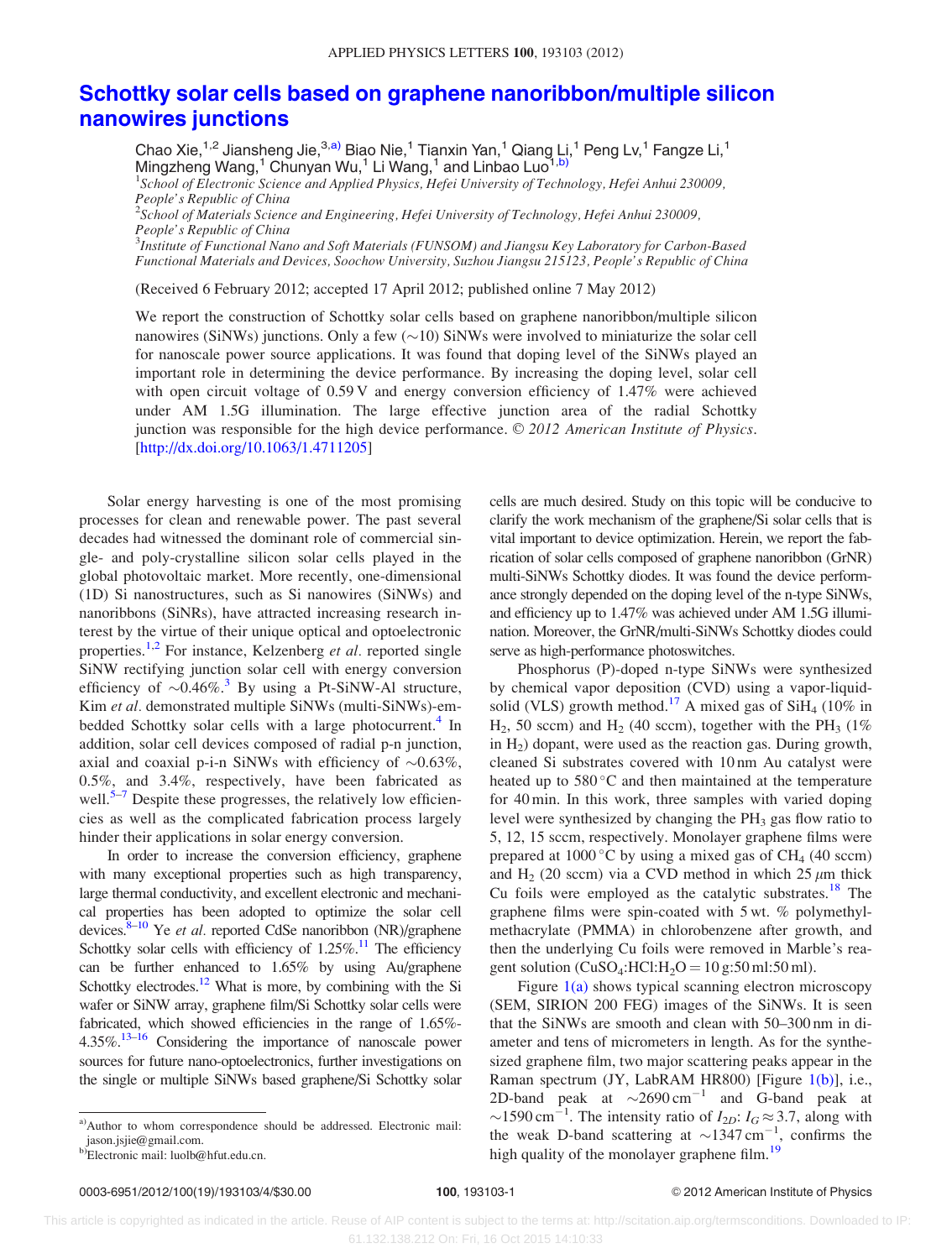<span id="page-2-0"></span>

FIG. 1. (a) SEM images of the SiNWs prepared by VLS method. (b) Raman spectrum of the monolayer graphene film.

Figure 2 illustrates the processing steps for constructing GrNR/multi-SiNWs Schottky solar cells. First, Ti/Au (20/ 40 nm) electrodes were defined by photolithography and subsequent lift-off process on  $SiO_2$  (300 nm)/p<sup>+</sup>-Si substrate. The as-synthesized SiNWs were then parallel transferred onto the  $SiO<sub>2</sub>/Si$  substrate through a contact printing technique during which the NW density could be controlled by adjusting the contact pressure.<sup>[20](#page-4-0)</sup> Second, the Ti  $(200 \text{ nm})$ /n-SiNWs ohmic contacts were fabricated by additional photolithography and lift-off process. Third, the PMMA-supported monolayer graphene film was transferred onto the  $SiO<sub>2</sub>/Si$ substrate and dried at  $100\,^{\circ}\text{C}$  for 20 min, followed by removing the PMMA with acetone. Finally, the GrNR/multi-SiNWs Schottky solar cells were accomplished by patterning the graphene film with photolithography and oxygen plasma etching for 10 min. Residual photoresist on the GrNRs was then removed by acetone. To improve the p-type conductivity of the GrNRs, the graphene films were pre-treated in  $HNO<sub>3</sub>$  solution (65 wt. %) for 5 min and then cleaned in deionized water for several times prior to transfer.<sup>[21](#page-4-0)</sup> It should be noted that, in order to explore the influence of doping level on device performance, totally 3 GrNR/multi-SiNWs Schottky junction solar cells (marked as device A, B, C) were constructed from the SiNWs with different doping levels. Device analysis of the Schottky junction solar cells was conducted on semiconductor characterization system (Keithley 4200-SCS) using the illumination light  $(350 \,\mu\text{W cm}^{-2})$ 



FIG. 2. Schematic illustration of the fabrication process for the GrNR/ multi-SiNWs solar cells.

as the light source. Further investigations were performed using a solar simulator (San-Ei Electric, XES-301 S) with a calibrated illumination power density of 100 mW  $cm^{-2}$ .

Fig.  $3(a)$  displays a typical SEM image of the GrNR/ multi-SiNWs solar cell, in which a few SiNWs, typically 10- 15 SiNWs, cross over the GrNR and the Ti electrode. Due to its high flexibility, the GrNR can wrap majority of side surfaces of the SiNWs (Fig. 2), virtually forming a radial Schottky junction structure. Such structural feature will be beneficial to the device performance as the effective junction area for an individual SiNW is much larger than that of the graphene film/SiNW array devices, in which only the tips of the  $SiNWs$  can contact with the graphene film.<sup>[14](#page-3-0)</sup> The electrical properties of the SiNWs were first assessed, as depicted in Fig. 3(b). The linear I-V curves obtained from the adjacent Ti electrodes indicate the good ohmic contact of n-type SiNWs with Ti electrodes. Also, it is clear that the conductance of the SiNWs is dominated by the P doping and increases with the increasing of doping level. The conductivities of the SiNWs were estimated to be  $6.31 \times 10^{-4}$ , 0.21, 2.1 S/cm for  $PH_3$  flow ratio of 5, 12, 15 sccm, respectively.

Figure  $3(c)$  shows the photovoltaic characteristics of the three devices. Under the white light illumination, all devices exhibit pronounced photovoltaic behavior, but their performances are not identical; device A is the worst, device B the moderate, while device C the best. Interestingly, the open circuit voltage  $(V_{OC})$ , along with the short circuit current density  $(J_{SC})$ , increases remarkably with the increasing of the SiNW doping level from device A–C. Fill factor  $(FF)$ and power conversion efficiency  $(p)$  of the devices could be deduced from the following equations:

$$
FF = I_m V_m / I_{sc} V_{oc} = J_m V_m / J_{sc} V_{oc},\tag{1}
$$

$$
g = I_m V_m / S P_{in},\tag{2}
$$

where  $I_m$   $(J_m)$  and  $V_m$  are the current (current density) and voltage at the maximum power output, respectively, S is the active light collection area, which is calculated by summing



FIG. 3. (a) SEM image of a typical GrNR/multi-SiNWs solar cell. Inset displays single SiNW crossing on GrNR and Ti electrode. The scale bar is  $5 \mu$ m. (b) Typical *I-V* curves of the SiNWs with varied doping levels. (c) *J-V* curves of GrNR/multi-SiNWs solar cells for devices A, B, C under white light illumination (350  $\mu$ W cm<sup>-2</sup>). (d) *J*-*V* curves of device C measured in dark and under AM 1.5G illumination (100 mW  $\text{cm}^{-2}$ ).

 This article is copyrighted as indicated in the article. Reuse of AIP content is subject to the terms at: http://scitation.aip.org/termsconditions. Downloaded to IP: 61.132.138.212 On: Fri, 16 Oct 2015 14:10:33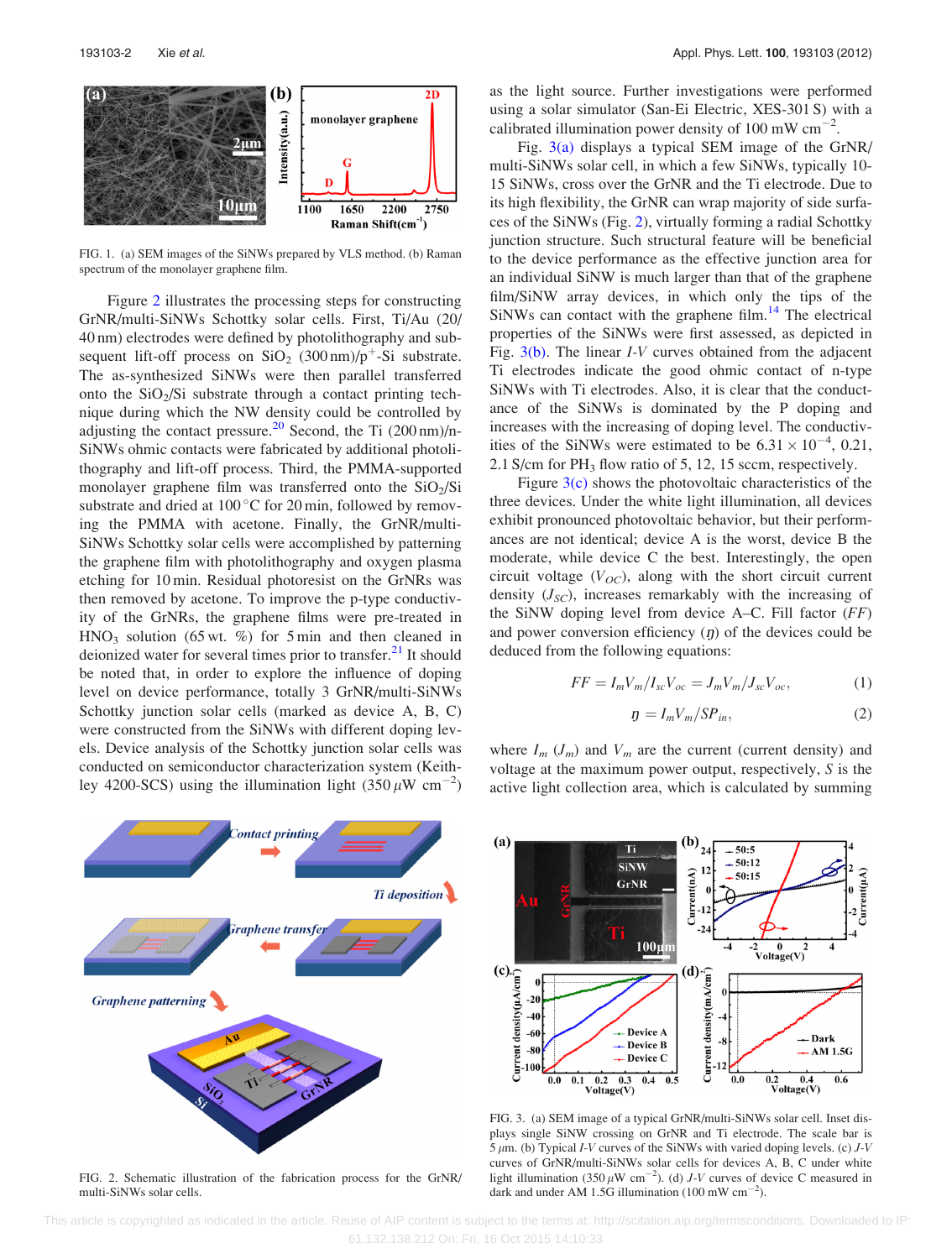<span id="page-3-0"></span>up the diameter of the SiNWs and then multiplying the length covered by the GrNR, and  $P_{in}$  is the incident light power density (350  $\mu$ W cm<sup>-2</sup>). According to the above equations,  $FF$  and  $\eta$  are, respectively, estimated to be 0.245 and 0.32% for device A, 0.247 and 1.58% for device B, and 0.261 and 3.44% for device C. It is noted that the device performance of device C at such a light intensity is superior to the best results obtained for monolayer graphene film/SiNW array in our previous work  $(2.15\%)$  $(2.15\%)$  $(2.15\%)$ .<sup>15</sup> To evaluate the effect of the light power density, the photovoltaic characteristics of device C were examined by a solar simulator (AM 1.5G, 100 mW cm<sup>-2</sup>). It is found that  $V_{OC}$  increases from 0.47 V to 0.59 V,  $J_{SC}$  increases from 98.1  $\mu$ A cm<sup>-2</sup> to 11.3 mA cm<sup>-2</sup>, while FF slightly decreases from 0.261 to 0.221. Eventually, a  $\eta$  value of 1.47% is obtained. We note  $J_{SC}$  is not improved so much although the light source power is increased by near 285 times, which is likely attributed to the large series resistance for the device.

Figure  $4(a)$  shows the photoresponse characteristics of device C at zero bias. It is seen that the device can follow the fast-varying optical signal with a response time less than 20 ms (limited by the instrument) and a response ratio  $I_{\text{light}}/$  $I_{\text{dark}}$  of  $\sim$ 10<sup>3</sup>, indicating that the electron-hole pairs could be efficiently generated and separated in the GrNR/multi-SiNWs Schottky solar cells. This result undoubtedly proves the high quality of the junctions. Owing to the excellent stability and reproducibility, the devices may function as highperformance photoswitches. Fig. 4(b) illustrates the energy band diagram of the Schottky solar cell. Because of the work function difference between the p-GrNR and the n-SiNWs, a built-in potential with direction from the SiNW to the GrNR is formed at the junction interface. Under light illumination, photons can easily penetrate the transparent GrNR and irradiate on the SiNWs. Electron-hole pairs will be excited in the SiNWs and then quickly separated by the built-in electric field. The drift of the carriers results in the generation of the photocurrent. For the n-SiNWs with higher doping level, they should have smaller electron work function  $(\Phi_{Si})$ . In a rough estimation, the work function for device A, B, and C could be deduced to be  $\sim$ 4.47 eV,  $\sim$ 4.29 eV, and  $\sim$ 4.18 eV, respectively. $22$  The decrease of the NW work function will lead to a higher Schottky barrier with GrNR and, consequently, the further strengthening of the built-in field; hence, the photogenerated carriers could be separated more efficiently before recombination, giving rise to a superior device performance. The smaller series resistance also contributes to the performance improvement. Above analysis explains



FIG. 4. (a) Photoresponse of device C at zero bias. (b) Energy band diagram of GrNR/SiNW Schottky junction upon light illumination.  $\Phi_G/\Phi_{Si}$  and  $E_F$ denote the work functions and Fermi energy level of GrNR/SiNW, respectively.  $\chi_{Si}$  is the electron affinity of silicon.  $E_C$  and  $E_V$  are the conduction band and valence band of silicon, respectively.

why the device performance relied on the doping level of the SiNWs, and is consistent with previous report on the ZnO:Al film/Si heterojunction solar cells. $^{23}$  $^{23}$  $^{23}$  Note that the efficiency of the device under AM 1.5G is still a little bit lower than that of the multi-layer graphene film/SiNW array  $(\sim 2.86\%).$ <sup>14</sup> The reasons could be ascribed to (1) the large sheet resistance of the monolayer GrNR. (2) inferior light absorption ability for the SiNWs on the plane. Only a small portion of light could be absorbed by the SiNWs, and most of the light is lost through reflection. In contrast, the light absorption in SiNW array is more efficient due to the light trapping effect. However, the larger effective junction area for the GrNR/multi-SiNWs solar cell still guarantees a moderate efficiency for it. It is expected that the device performance could be further improved by enhancing the effective light absorption, reducing the sheet resistance of the GrNR, as well as minimizing the carrier recombination via surface modification.<sup>24</sup>

In conclusion, GrNR/multi-SiNWs Schottky solar cells were fabricated and their photovoltaic characteristics were systemically investigated. By increasing the doping level of the n-type SiNWs, solar cell with a large  $V_{OC}$  of 0.59 V and photoconversion efficiency up to 1.47% was achieved. The devices also shows great potential as high-sensitive and fast-responsive photoswitches. Our results demonstrate the promise of GrNR/multi-SiNWs Schottky solar cells in the applications of nano-optoelectronic devices.

This work was supported by the Major Research Plan of the National Natural Science Foundation of China (No. 91027021), National Basic Research Program of China (973 Program, No. 2012CB932400), Program for New Century Excellent Talents in Universities of the Chinese Ministry of Education (No. NCET-08-0764), and National Natural Science Foundation of China (NSFC, Nos. 51172151, 60806028, 21101051, 61106010, and 20901021).

- <sup>1</sup>A. J. Baca, M. A. Meitl, H. C. Ko, S. Mack, H.-S. Kim, J. Y. Dong, P. M. Ferreira, and J. A. Rogers, [Adv. Funct. Mater.](http://dx.doi.org/) 17, 3051 (2007).<br><sup>2</sup>J. S. Jie, W. J. Zhang, K. Q. Peng, G. D. Yuan, C. S. Lee, and S. T. Lee,
- [Adv. Funct. Mater.](http://dx.doi.org/10.1002/adfm.200800399) 18, 3251 (2008).
- <sup>3</sup>M. D. Kelzenberg, D. B. Turner-Evans, B. M. Kayes, M. A. Filler, M. C. Putnam, N. S. Lewis, and H. A. Atwater, [Nano Lett.](http://dx.doi.org/10.1021/nl072622p) <sup>8</sup>, 710 (2008). <sup>4</sup>
- <sup>4</sup>J. D. Kim, J.-H. Yun, C.-S. Han, Y. J. Cho, J. H. Park, and Y. C. Park, [Appl. Phys. Lett.](http://dx.doi.org/10.1063/1.3245310) 95, 143112 (2009).
- Y. Ke, X. Wang, X. J. Weng, C. E. Kendrick, Y. A. Yu, S. M. Eichfeld, H. P. Yoon, J. M. Redwing, T. S. Mayer, and Y. M. Habib, [Nanotechnology](http://dx.doi.org/10.1088/0957-4484/22/44/445401) <sup>22</sup>, 445401 (2011). <sup>6</sup>
- T. J. Kempa, B. Z. Tian, D. R. Kim, J. S. Hu, X. L. Zheng, and C. M. Lieber, [Nano Lett.](http://dx.doi.org/10.1021/nl8023438) 8, 3456 (2008).
- $B^7$ B. Z. Tian, X. L. Zheng, T. J. Kempa, Y. Fang, N. F. Yu, G. H. Yu, J. L. Huang, and C. M. Lieber, [Nature](http://dx.doi.org/10.1038/nature06181) 449, 885 (2007).
- <sup>8</sup>K. S. Novoselov, A. K. Geim, S. V. Morozov, D. Jiang, Y. Zhang, S. V. Dubonos, I. V. Grigorieva, and A. A. Firsov, [Science](http://dx.doi.org/10.1126/science.1102896) 306, 666 (2004).
- <sup>9</sup>S. P. Pang, Y. Hernandez, X. L. Feng, and K. Mullen, [Adv. Mater.](http://dx.doi.org/10.1002/adma.201100304) 23, 2779 (2011). <sup>10</sup>C. X. Guo, G. H. Guai, and C. M. Li, [Adv. Energy Mater.](http://dx.doi.org/10.1002/aenm.201100119) **1**, 448 (2011). <sup>11</sup>Y. Ye, L. Gan, L. Dai, Y. Dai, X. F. Guo, H. Meng, B. Yu, Z. J. Shi, K. P.
- 
- 
- Shang, and G. G. Qin, [Nanoscale](http://dx.doi.org/10.1039/c0nr00999g) 3, 1477 (2011). <sup>12</sup>Y. Ye, Y. Dai, L. Dai, Z. J. Shi, N. Liu, F. Wang, L. Fu, R. M. Peng, X. N. Wen, Z. J. Chen, Z. F. Liu, and G. G. Qin, [ACS Appl. Mater. Interfaces](http://dx.doi.org/10.1021/am1007672) 2,
- 3406 (2010).<br><sup>13</sup>X. M. Li, H. W. Zhu, K. L. Wang, A. Y. Cao, J. Q. Wei, C. Y. Li, Y. Jia, Z. Li, X. Li, and D. H. Wu, Adv. Mater. 22, 2743 (2010).
- $14$ G. F. Fan, H. W. Zhu, K. L. Wang, J. Q. Wei, X. M. Li, Q. K. Shu, N. Guo, and D. H. Wu, [ACS Appl. Mater. Interfaces](http://dx.doi.org/10.1021/am1010354) 3, 721 (2011).

 This article is copyrighted as indicated in the article. Reuse of AIP content is subject to the terms at: http://scitation.aip.org/termsconditions. Downloaded to IP: 61.132.138.212 On: Fri, 16 Oct 2015 14:10:33